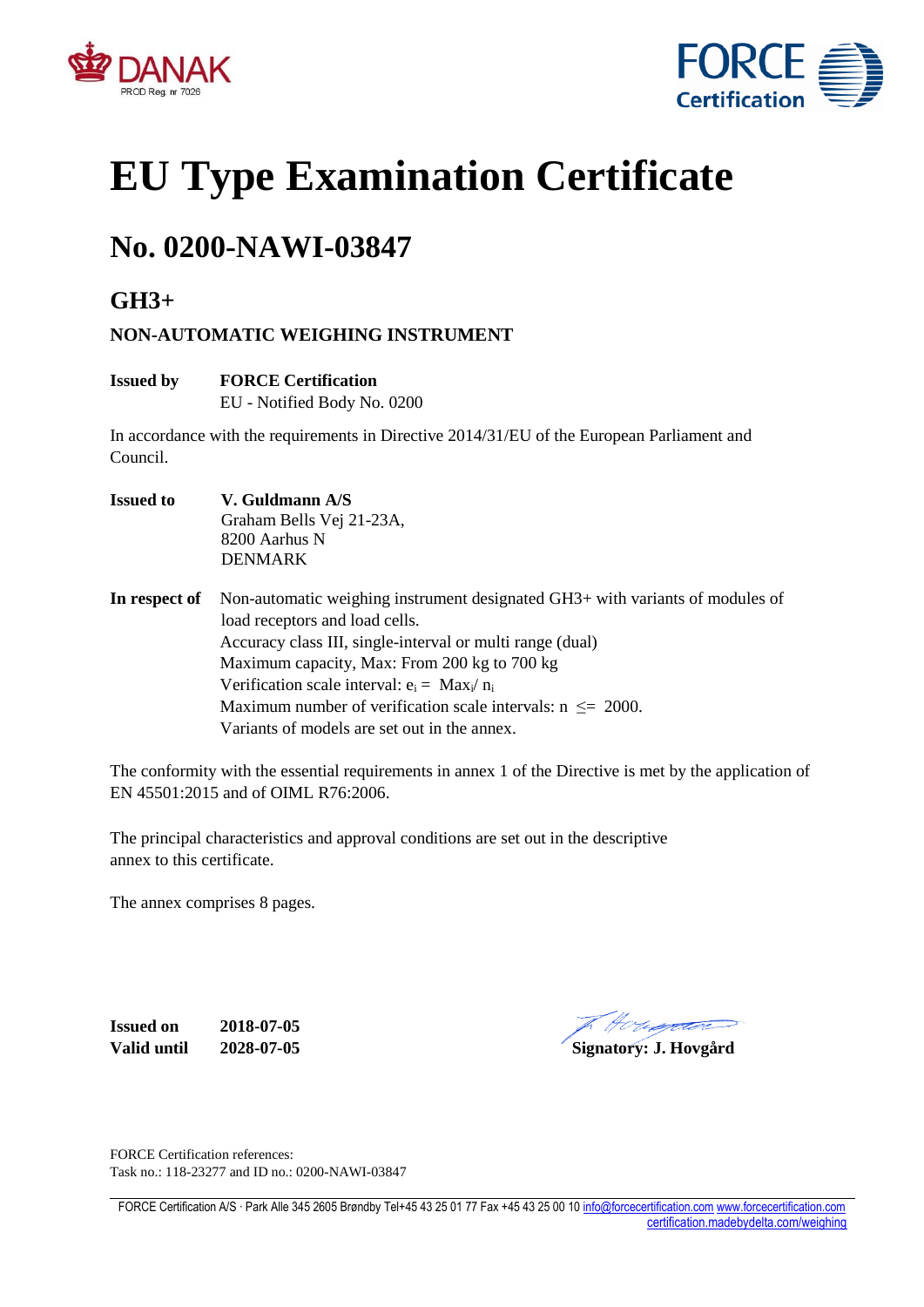



# **Descriptive annex**

|     | <b>Contents</b>                                          | Page                    |
|-----|----------------------------------------------------------|-------------------------|
| 1.  | Name and type of instrument                              | $\boldsymbol{2}$        |
| 2.  | Description of the construction and function             | $\boldsymbol{2}$        |
| 2.1 | Construction                                             | $\sqrt{2}$              |
| 2.2 | Function                                                 | 3                       |
| 3.  | <b>Technical data</b>                                    | $\overline{\mathbf{4}}$ |
| 3.1 | <b>Scales</b>                                            | $\overline{4}$          |
| 3.2 | Load cells                                               | $\overline{4}$          |
| 3.3 | Documents                                                | $\overline{4}$          |
| 4.  | Interfaces and peripheral equipment                      | $\overline{\mathbf{4}}$ |
| 4.1 | Interfaces                                               | 4                       |
| 5.  | <b>Approval conditions</b>                               | $\overline{\mathbf{4}}$ |
| 5.1 | Measurement functions other than non-automatic functions | $\overline{4}$          |
| 6.  | <b>Special conditions for verification</b>               | 5                       |
| 7.  | Securing and location of seals and verification marks    | 5                       |
| 7.1 | Securing and sealing                                     | 5                       |
| 8.  | Location of CE mark of conformity and inscriptions       | $\sqrt{5}$              |
| 8.1 | Scale                                                    | 5                       |
| 9.  | <b>Pictures</b>                                          | 6                       |

FORCE Certification A/S · Park Alle 345 2605 Brøndby Tel+45 43 25 01 77 Fax +45 43 25 00 1[0 info@forcecertification.com](mailto:info@forcecertification.com) [www.forcecertification.com/](http://www.forcecertification.com/) [certification.madebydelta.com/weighing](http://certification.madebydelta.com/weighing)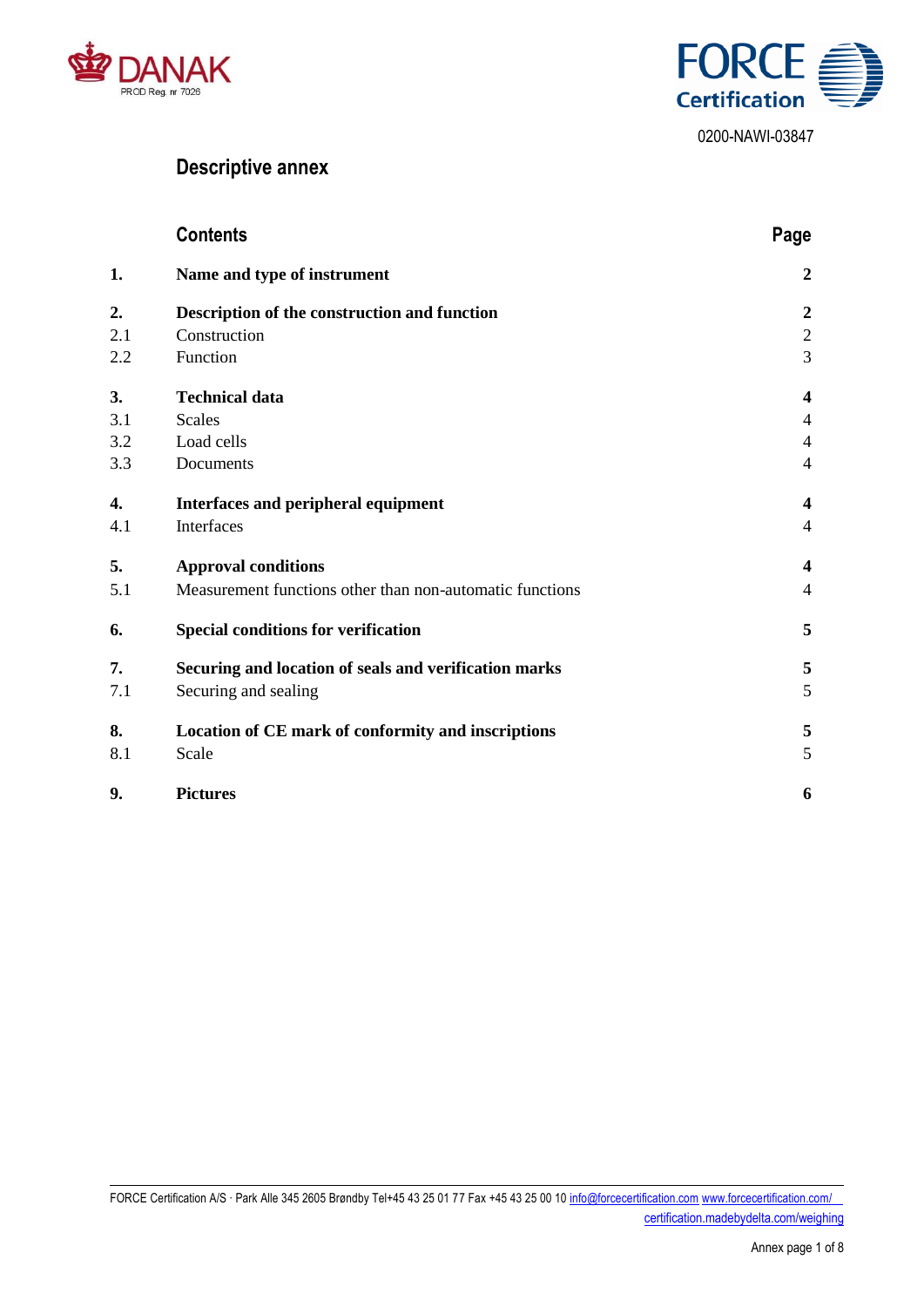



# <span id="page-2-0"></span>**1. Name and type of instrument**

The non-automatic weighing instruments designated GH3+ is a class III scale intended for weighing patients for medical purpose. The scale is built into a patient hoist intended for hanging in a rail system in the ceiling.

The scale as single-interval/multi-range (dual) and is powered from an internal rechargeable battery which powers the complete hoist. The battery is charged via the rails from an external AC/DC adapter.

The scale consists of analogue to digital conversion, microprocessor control, battery charging circuitry and non-volatile memory for storage of calibration and weight data. The hoist is operated from an external handle which has an LCD display which also serves as keyboard and primary display for weighing indication.

## <span id="page-2-1"></span>**2. Description of the construction and function**

#### <span id="page-2-2"></span>**2.1 Construction**

#### **Enclosure**

The scale is housed in a plastic enclosure. The enclosure contains the electronics for the weighing unit and the hoist, the load cells and the complete lifting mechanism.

#### **Keyboard**

The keyboard is placed in the handle for the hoist. The handle has two keys for operating the hoist and two keys for selecting menu's and weighing function.

#### **Display**

The scale has a small LCD display in the handle that serves as primary display, when the weighing function is selected.

#### **Electronics**

The scale has one mainboard containing the weighing electronics and a board for the lifting mechanism that also includes charging circuitry for the batteries and is part of the internal communication between weighing module and display.

#### **Models**

| <b>Model</b>         | <b>Max</b>       | e            | Min       | Mode               | No of<br>load cells | <b>Load cell</b><br>type                        | $E_{\rm max}$ |
|----------------------|------------------|--------------|-----------|--------------------|---------------------|-------------------------------------------------|---------------|
| $GH3+200$            | $200 \text{ kg}$ | $0.1$ kg     | 2 kg      | Single<br>interval |                     |                                                 |               |
| $GH3+250$            | $200 / 250$ kg   |              |           |                    |                     |                                                 |               |
| $GH3+275$            | $200 / 275$ kg   |              |           |                    |                     |                                                 |               |
| $GH3+300$            | $200/300$ kg     | $0.1/0.2$ kg | $2/4$ kg  |                    | 2                   |                                                 |               |
| $GH3+350$            | $200/350$ kg     |              |           |                    |                     | <b>ZEMIC</b><br>H <sub>3</sub> G C <sub>3</sub> | $250$ kg      |
| $GH3+375$            | $200/375$ kg     |              |           | Multi<br>range     |                     |                                                 |               |
| $GH3+400$            | $200/400$ kg     |              |           |                    |                     |                                                 |               |
| GH3+ TWIN 250        | $200/250$ kg     |              |           |                    |                     |                                                 |               |
| <b>GH3+ TWIN 500</b> | $200/500$ kg     | $0.2/0.5$ kg | $4/10$ kg |                    | $2\times2$          |                                                 |               |
| GH3+ TWIN 700        | $200/700$ kg     |              |           |                    |                     |                                                 |               |

FORCE Certification A/S · Park Alle 345 2605 Brøndby Tel+45 43 25 01 77 Fax +45 43 25 00 1[0 info@forcecertification.com](mailto:info@forcecertification.com) [www.forcecertification.com/](http://www.forcecertification.com/) [certification.madebydelta.com/weighing](http://certification.madebydelta.com/weighing)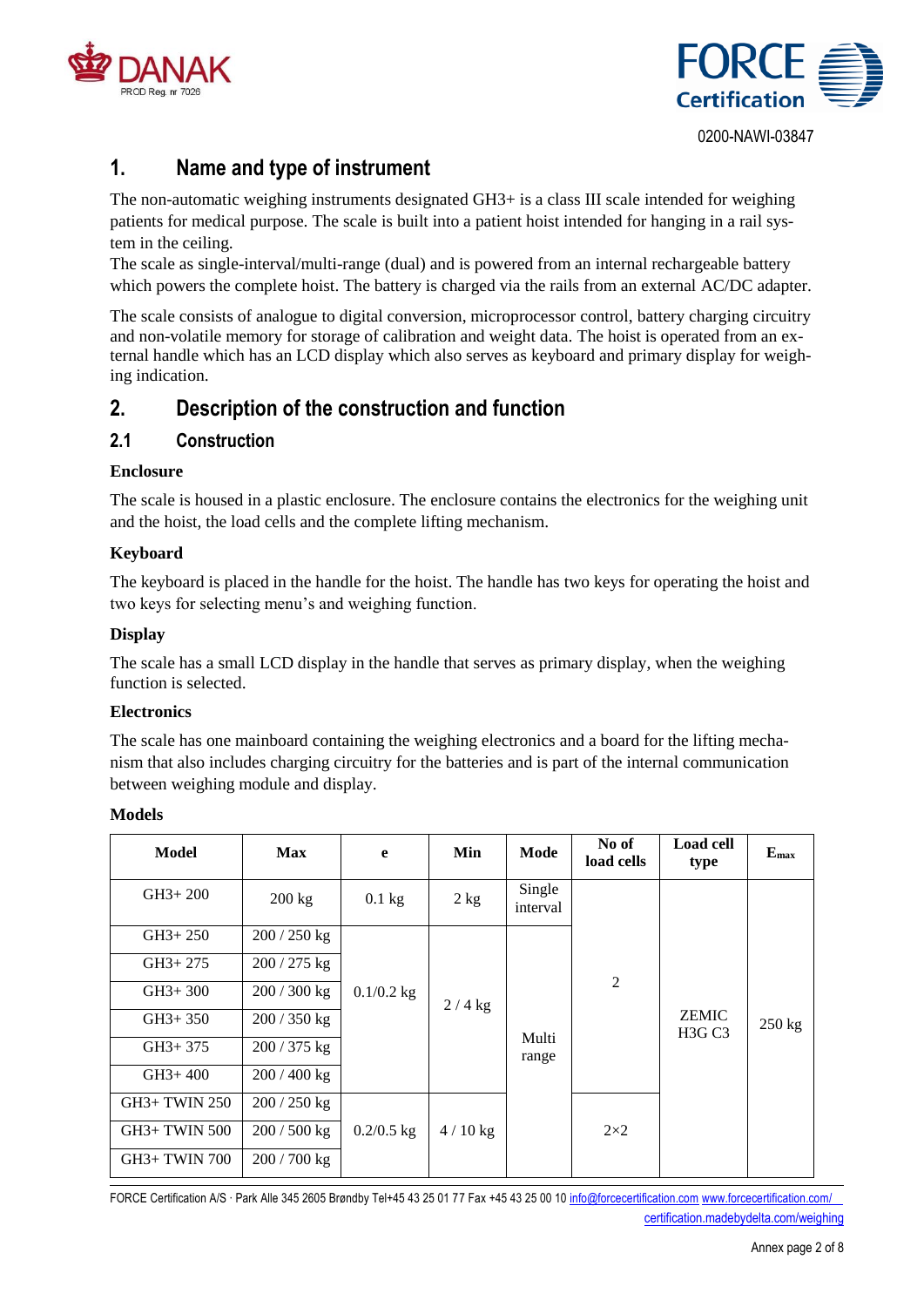



#### <span id="page-3-0"></span>**2.2 Function**

The weight indicating instrument is a microcontroller-based weighing scale. The instrument is powered by an internal 24 VDC battery charged by an external AC/DC adapter intended for 230VAC.

The primary functions provided are detailed below.

#### **2.2.1 Power-up**

On power-up, the scale enters the start menu.

#### **2.2.2 Display range**

The scales will display weight from -Max (tare function) to Max +9e (gross weight).

#### **2.2.3 Zero-setting**

The scale has only initial zero-setting Initial zero-setting range:  $\leq \pm 10$  % of Max.

#### **2.2.4 Tare**

The instrument models are provided with a semi-automatic subtractive tare.

#### **2.2.4.1 Semi-automatic tare**

The instrument models are provided with a semi-automatic subtractive tare.

Pressing the "TARE" key will enter the current weight value as the new tare weight value, if the tare function is not already active. The weight display will automatically change to the net weight display mode and turn on the NET annunciator. This tare value can be cleared by pressing the TARE key, when there is no load on the load receptor. This tare entry cannot take place, if the load receptor is in motion.

#### **2.2.5 Operator information messages**

The weight display can show a number of general and diagnostic messages, which are described in detail in the User's Manual.

#### **2.2.6 Software version**

The format of the software is X.YY, where X is the revision of the legally relevant functionality of the software and YY is the sub-revision number for software changes not related to the legal functionality of the software.

The approved version is 1.YY.

#### **2.2.7 Event counter**

The scale has an event counter which is incremented each time the configuration has been changed or the scale has been calibrated.

The event counter can be found in the INFO menu which is accessed via the display in the hand control.

The value of the counter is written on the type approval label.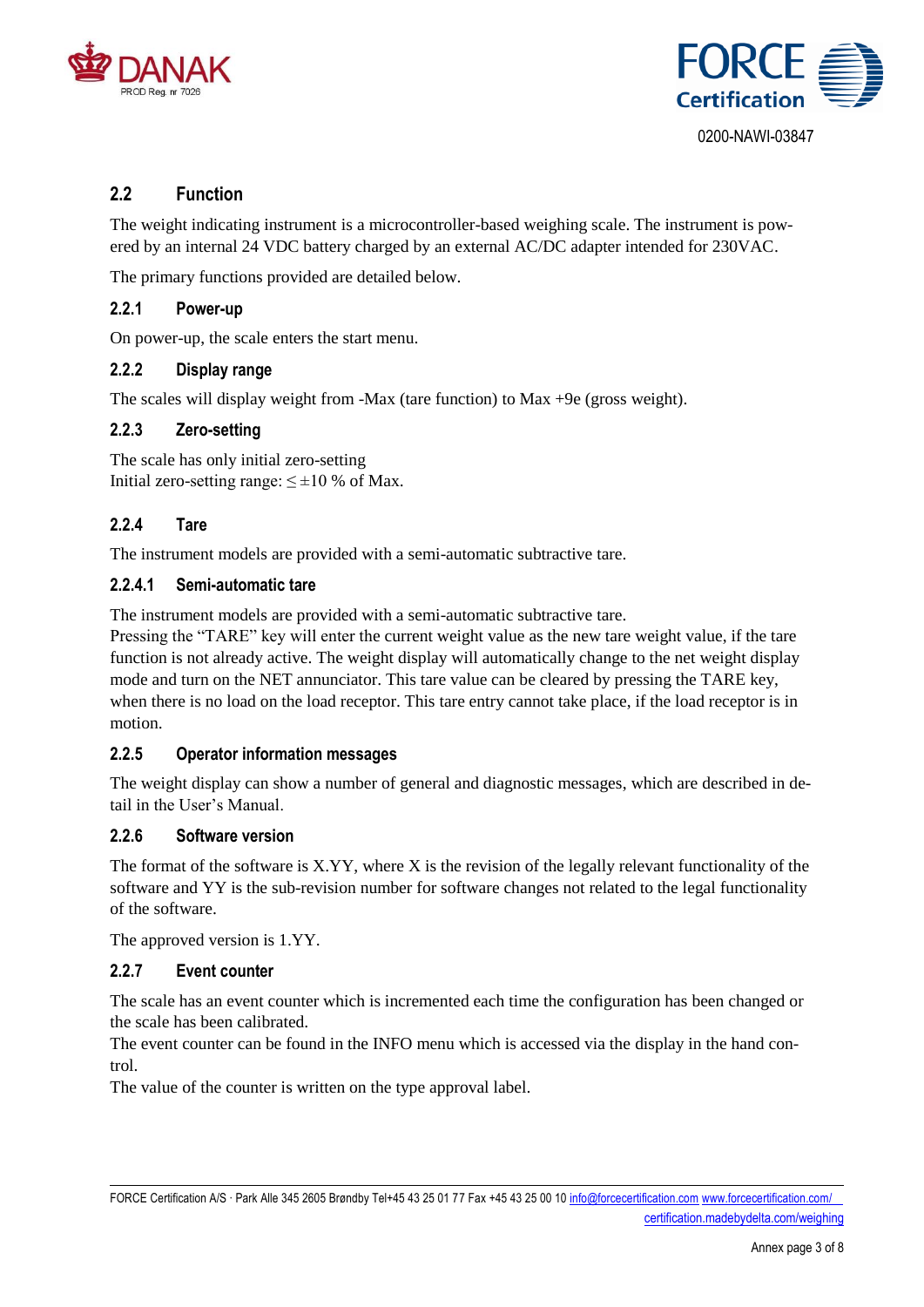



#### **2.2.8 Battery operation**

The scale is supplied from an internal 24 VDC battery. The battery is charged from an external AC/DC adapter intended for 230 VAC. The scale contains the circuitry necessary to recharge the battery when the scale is connected to the mains power.

#### **2.2.9 Gravity compensation**

If the scale is to be used a different place than the one of verification, then the g-value for the place of verification shall be entered into the 'Gra' parameter, before the calibration and verification is performed. After the verification the parameter shall be set to the g-value for the place of use. This adjustment is sealed.

#### <span id="page-4-0"></span>**3. Technical data**

#### <span id="page-4-1"></span>**3.1 Scales**

The GH3+ scales have the following characteristics:

| Accuracy class:                                      | Ш                                             |
|------------------------------------------------------|-----------------------------------------------|
| Weighing range:                                      | Single-interval or multi-range (dual)         |
| Maximum number of Verification Scale Intervals: 2000 |                                               |
| Maximum capacity (Max):                              | $200 \text{ kg}$ to $700 \text{ kg}$          |
| Verification Scale Interval $(e_i)$ :                | $\geq$ 0.1 kg                                 |
| Minimum capacity (Min):                              | 20e                                           |
| Maximum tare effect:                                 | $\leq$ -Max                                   |
| Mains power supply:                                  | 24 VDC from internal battery. Battery charged |
|                                                      | from 230 VAC, 50 Hz using external AC/DC      |
|                                                      | adapter                                       |
| Operational temperature:                             | $-10$ °C to $+40$ °C                          |
| Peripheral interface:                                | Set out in Section 4                          |
|                                                      |                                               |

#### <span id="page-4-2"></span>**3.2 Load cells**

Zemic load cells type H3G C3 according to the table in Section 2.1.

#### <span id="page-4-3"></span>**3.3 Documents**

The documents filed at FORCE (reference No. 118-23277) are valid for the weighing instruments described here.

## <span id="page-4-4"></span>**4. Interfaces and peripheral equipment**

#### <span id="page-4-5"></span>**4.1 Interfaces**

The interfaces are characterised "Protective interfaces" according to paragraph 8.4 in the Directive.

#### **4.1.1 RS-232 interface**

The scale is equipped with a RS-232 interface used for communication with the hand control. The hand control has a further RS232 connection for a service PC.

#### <span id="page-4-6"></span>**5. Approval conditions**

#### <span id="page-4-7"></span>**5.1 Measurement functions other than non-automatic functions**

Measurement functions that will enable the use of the instrument as an automatic weighing instrument are not covered by this type approval.

FORCE Certification A/S · Park Alle 345 2605 Brøndby Tel+45 43 25 01 77 Fax +45 43 25 00 1[0 info@forcecertification.com](mailto:info@forcecertification.com) [www.forcecertification.com/](http://www.forcecertification.com/) [certification.madebydelta.com/weighing](http://certification.madebydelta.com/weighing)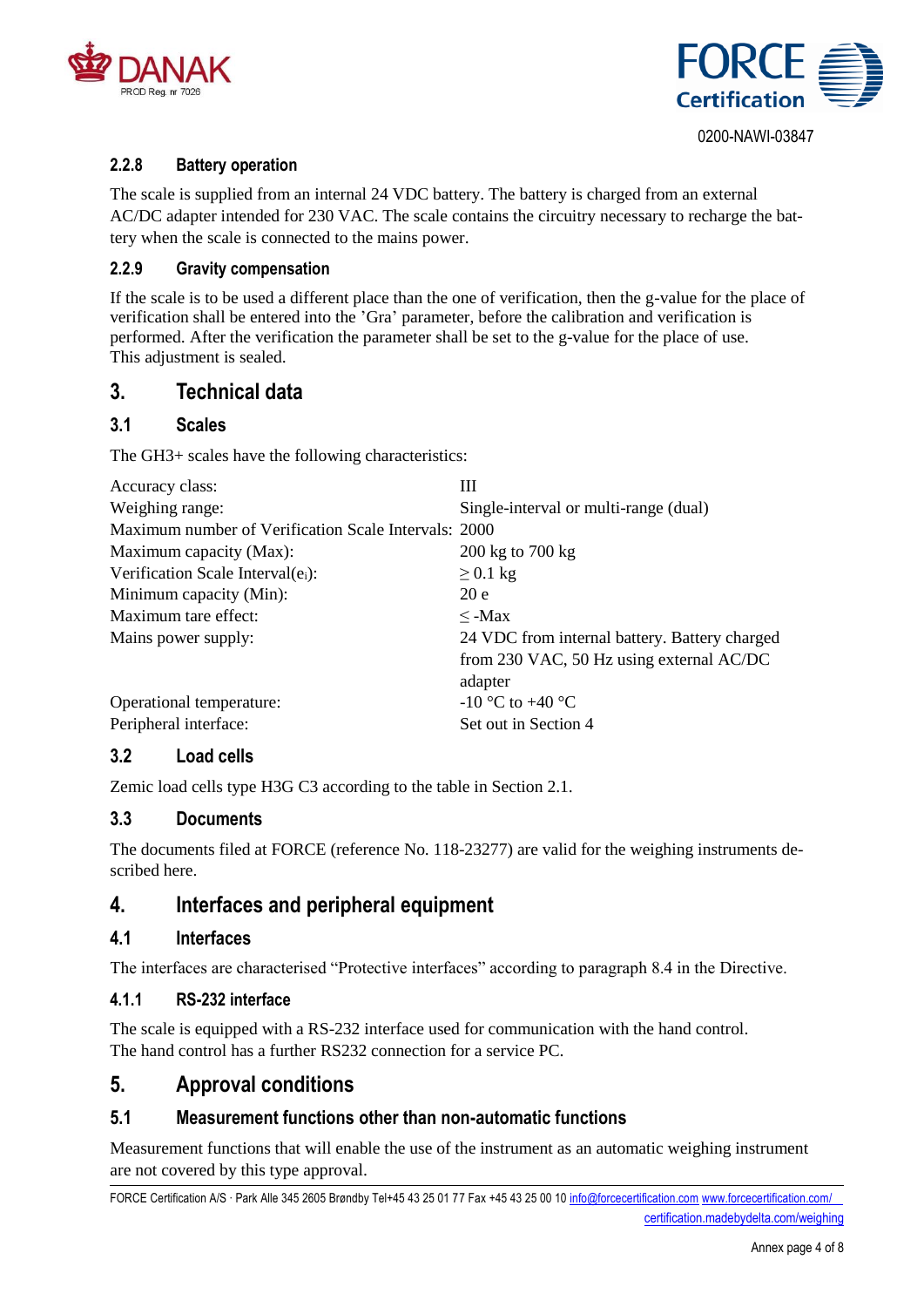



# <span id="page-5-0"></span>**6. Special conditions for verification**

None**.**

# <span id="page-5-1"></span>**7. Securing and location of seals and verification marks**

#### <span id="page-5-2"></span>**7.1 Securing and sealing**

Seals shall bear the verification mark of a notified body or alternative mark of the manufacturer according to ANNEX II, module F or D of Directive 2014/31/EU.

#### **7.1.1 Scale**

Access to the configuration and calibration facility is done by the use of a service PC connected to the hand control. The scale has a non-resettable event counter, which increment each time the configuration is changed or calibration performed.

The event counter is noted on the type approval label and can be found in the weighing function menu

The weighing module and the connections to the load cell are covered by a metal enclosure. Sealing of the access to the inside of the enclosure is accomplished by a sticker covering one of the assembling screws of the enclosure.

# <span id="page-5-3"></span>**8. Location of CE mark of conformity and inscriptions**

#### <span id="page-5-4"></span>**8.1 Scale**

#### **8.1.1 CE mark**

CE mark and supplementary metrological marking shall be applied to the scale according to article 16 of Directive 2014/31/EU.

#### **8.1.2 Inscriptions**

 $Max_i$ , Min<sub>i</sub>, and  $e_i$  shall be located near the display(s).

On a label located on the side of the scale enclosure:

- Manufacturer's name or trademark and postal address
- Type designation
- Model No.
- Serial No.
- Accuracy class
- Max, min,  $e =$
- Tare (if  $T \neq -Max$ )
- EU type examination certificate number

Electrical data and other inscriptions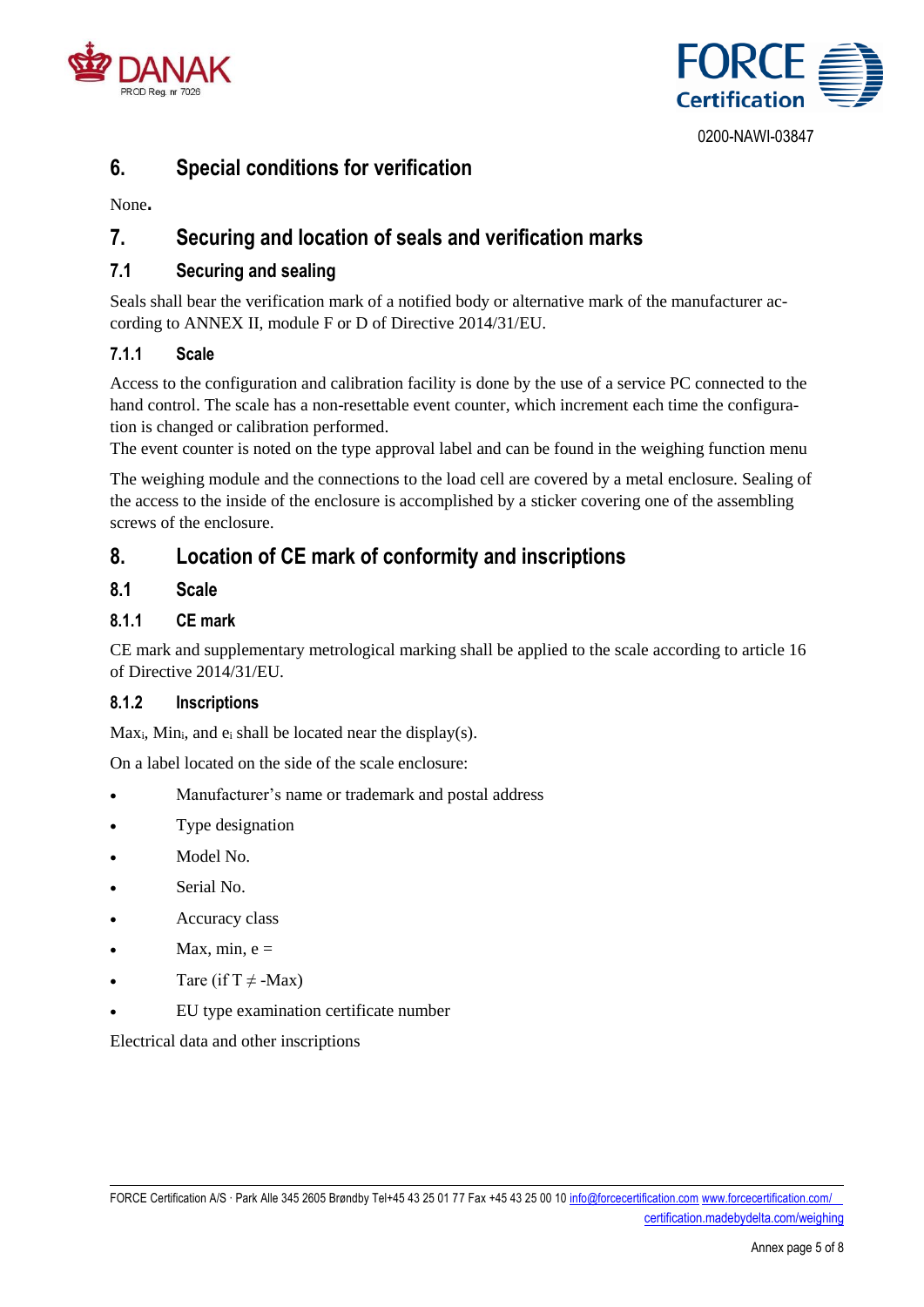



# <span id="page-6-0"></span>**9. Pictures**



**Figure 1** Scale in single hoist version

FORCE Certification A/S · Park Alle 345 2605 Brøndby Tel+45 43 25 01 77 Fax +45 43 25 00 1[0 info@forcecertification.com](mailto:info@forcecertification.com) [www.forcecertification.com/](http://www.forcecertification.com/) [certification.madebydelta.com/weighing](http://certification.madebydelta.com/weighing)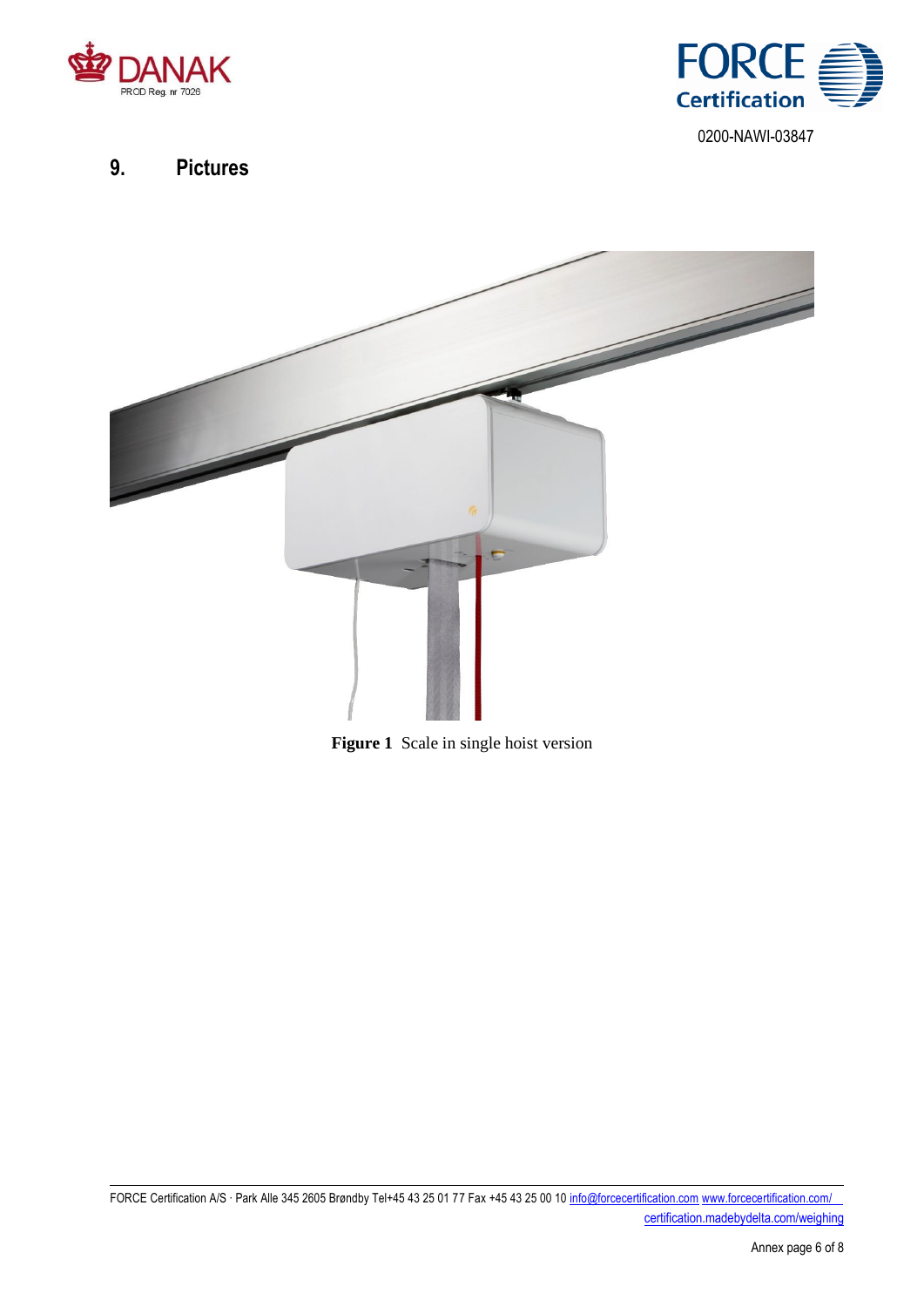





**Figure 2** Scale in twin hoist version

FORCE Certification A/S · Park Alle 345 2605 Brøndby Tel+45 43 25 01 77 Fax +45 43 25 00 1[0 info@forcecertification.com](mailto:info@forcecertification.com) [www.forcecertification.com/](http://www.forcecertification.com/) [certification.madebydelta.com/weighing](http://certification.madebydelta.com/weighing)